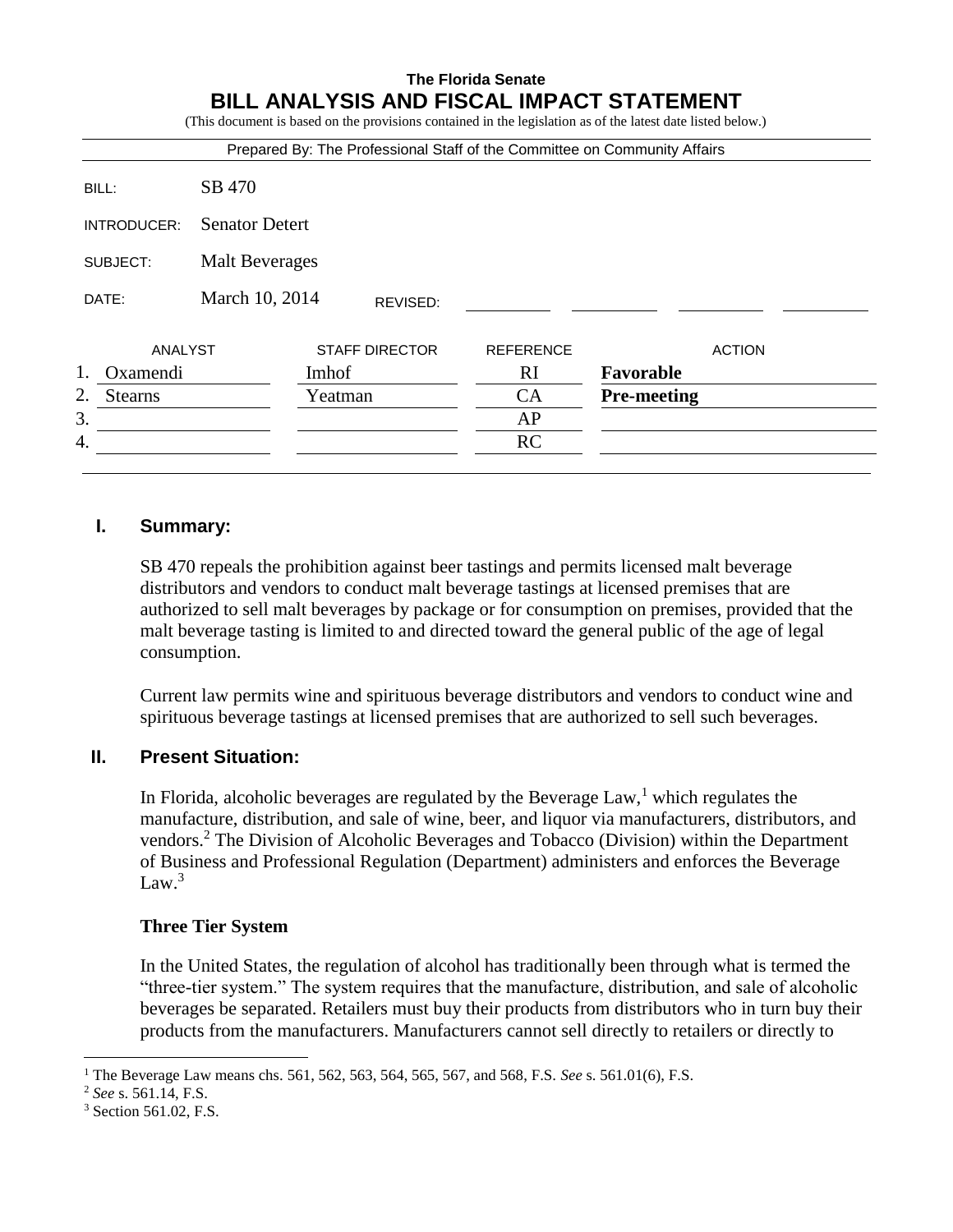consumers. The system is deeply rooted in the perceived evils of the "tied house" in which a bar is owned or operated by a manufacturer or the manufacturer exercises undue influence over the retail vendor.<sup>4</sup>

In a three-tier system, each license classification has clearly delineated functions. For example, in Florida, distributors are licensed to sell and distribute alcoholic beverages at wholesale to persons who are licensed to sell alcoholic beverages at retail.<sup>5</sup> Only licensed vendors are permitted to sell alcoholic beverages directly to consumers at retail.<sup>6</sup> Vendors are limited to purchasing their alcoholic beverage inventory from licensed distributors, manufacturers, or bottlers.<sup>7</sup>

There are some exceptions to this regulatory system. The exceptions include allowing beer brew pubs to manufacture malt beverages and to sell them to consumers,<sup>8</sup> allowing individuals to bring small quantities of alcohol back from trips out-of-state,<sup>9</sup> and allowing in-state wineries to manufacture and sell directly to consumers.<sup>10</sup>

### **Tied House Evil Prohibitions**

Section 561.42(1), F.S., prohibits a licensed manufacturer or distributor from assisting any vendor by any gifts or loans of money or property of any description or by the giving of any rebates of any kind whatsoever. Specifically, s. 561.42(1), F.S., provides in pertinent part:

No manufacturer, distributor, importer, primary American source of supply, or brand owner… or sales person thereof, shall have any financial interest, directly or indirectly, in the establishment or business of any vendor licensed under the Beverage Law; nor shall such licensed manufacturer or distributor assist any vendor by any gifts or loans of money or property of any description or by the giving of any rebates of any kind whatsoever. No licensed vendor shall accept, directly or indirectly, any gift or loan of money or property of any description or any rebates from any such licensed manufacturer or distributor…; provided, however, that this does not apply to any bottles, barrels, or other containers necessary for the legitimate transportation of such beverages or to advertising materials and does not apply to the extension of credit, for liquors sold, made strictly in compliance with the provisions of this section. (Emphasis supplied.)

 $\overline{a}$ 

<sup>4</sup> Erik D. Price, *Time to Untie the House? Revisiting the Historical Justifications of Washington's Three-Tier System Challenged by Costco v. Washington State Liquor Control Board,* a copy can be found at: [http://www.lanepowell.com/wp](http://www.lanepowell.com/wp-content/uploads/2009/04/pricee_001.pdf)[content/uploads/2009/04/pricee\\_001.pdf](http://www.lanepowell.com/wp-content/uploads/2009/04/pricee_001.pdf) (last visited March 4, 2014).

<sup>5</sup> Section 561.14(2), F.S.

<sup>6</sup> Section 561.14(3), F.S. However, see discussion regarding the exception for certified Florida Farm Wineries in s. 561.221, F.S.

<sup>&</sup>lt;sup>7</sup> Section 561.14(3), F.S. Vendors may buy from vendors in a pool buying group if the initial purchase was by a single purchase by a pool buying agent.

<sup>8</sup> *See s* 561.221(2), F.S., which permits the limited manufacture of beer by vendors (brew pubs).

<sup>&</sup>lt;sup>9</sup> See s. 562.16, F.S., which permits the possession of less than one gallon of untaxed alcoholic beverages when purchased by the possessor out-of-state in accordance with the laws of the state where purchased and brought into the state by the possessor.

<sup>10</sup> *See* s. 561.221, F.S.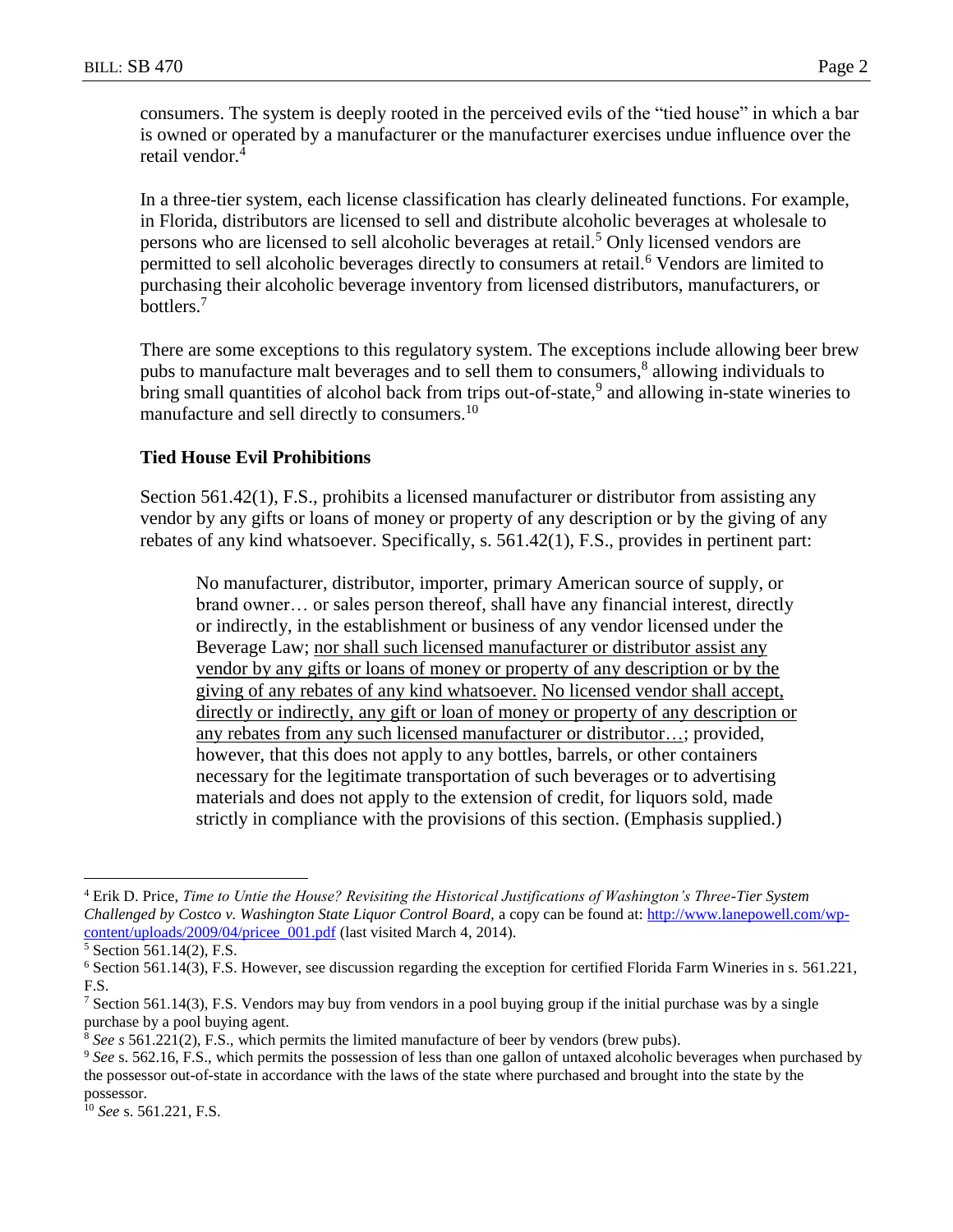Section 561.42(8), F.S., authorizes the Division to establish rules and require reports to enforce limitation on credits and other forms of assistance.

Section 561.42, F.S., defines the types of items or services that may be provided to vendors. For example, s. 561.42(10), F.S., prohibits manufacturers, distributors, importers, primary American sources of supply,<sup>11</sup> or brand owners or registrants, or their brokers, sales agents or sales persons, from directly or indirectly giving, lending, renting, selling, or in any other manner furnishing to a vendor any outside sign, printed, painted, electric, or otherwise.

## **Alcoholic Beverage Tastings**

Section  $561.42(14)(e)$ , F.S., prohibits sampling activities that include the tasting of beer at a vendor's premises that is licensed for off-premises sales only. This prohibition applies to manufacturers, distributers, importers, brand owners or brand registrants of beer, and their sales agents or sales persons.

Section 564.08, F.S., permits licensed wine distributors and vendors to conduct wine tastings at any licensed premises authorized to sell wine or spirituous beverages by package or for consumption on premises without violating s. 561.42, F.S., provided that the conduct of the wine tasting is limited to and directed toward the general public of the age of legal consumption.

Section 565.17, F.S., permits licensed distributors of spirituous beverages and vendors to conduct spirituous beverage tastings at any licensed premises authorized to sell spirituous beverages by package or for consumption on premises without violating s. 561.42, F.S., provided that the conduct of the spirituous beverage tasting is limited to and directed toward the general public of the age of legal consumption.

## **III. Effect of Proposed Changes:**

 $\overline{a}$ 

**Section 1** repeals the prohibition against beer tastings in s. 561.42(14)(e), F.S.

**Section 2** creates s. 563.09, F.S., to permit licensed malt beverage distributors and vendors to conduct malt beverage tastings at licensed premises that are authorized to sell malt beverages by package or for consumption on premises without violating s. 561.42, F.S., provided that the conduct of the malt beverage tasting is limited to and directed toward the general public of the age of legal consumption.

**Section 3** provides an effective date of July 1, 2014.

<sup>&</sup>lt;sup>11</sup> Section 564.045(1), F.S., defines the term "primary American source of supply" as the: manufacturer, vintner, winery, or bottler, or their legally authorized exclusive agent, who, if the product cannot be secured directly from the manufacturer by an American distributor, is the source closest to the manufacturer in the channel of commerce from whom the product can be secured by an American distributor, or who, if the product can be secured directly from the manufacturer by an American distributor, is the manufacturer. It shall also include any applicant who directly purchases vinous beverages from a manufacturer, vintner, winery, or bottler who represents that there is no primary American source of supply for the brand and such applicant must petition the division for approval of licensure.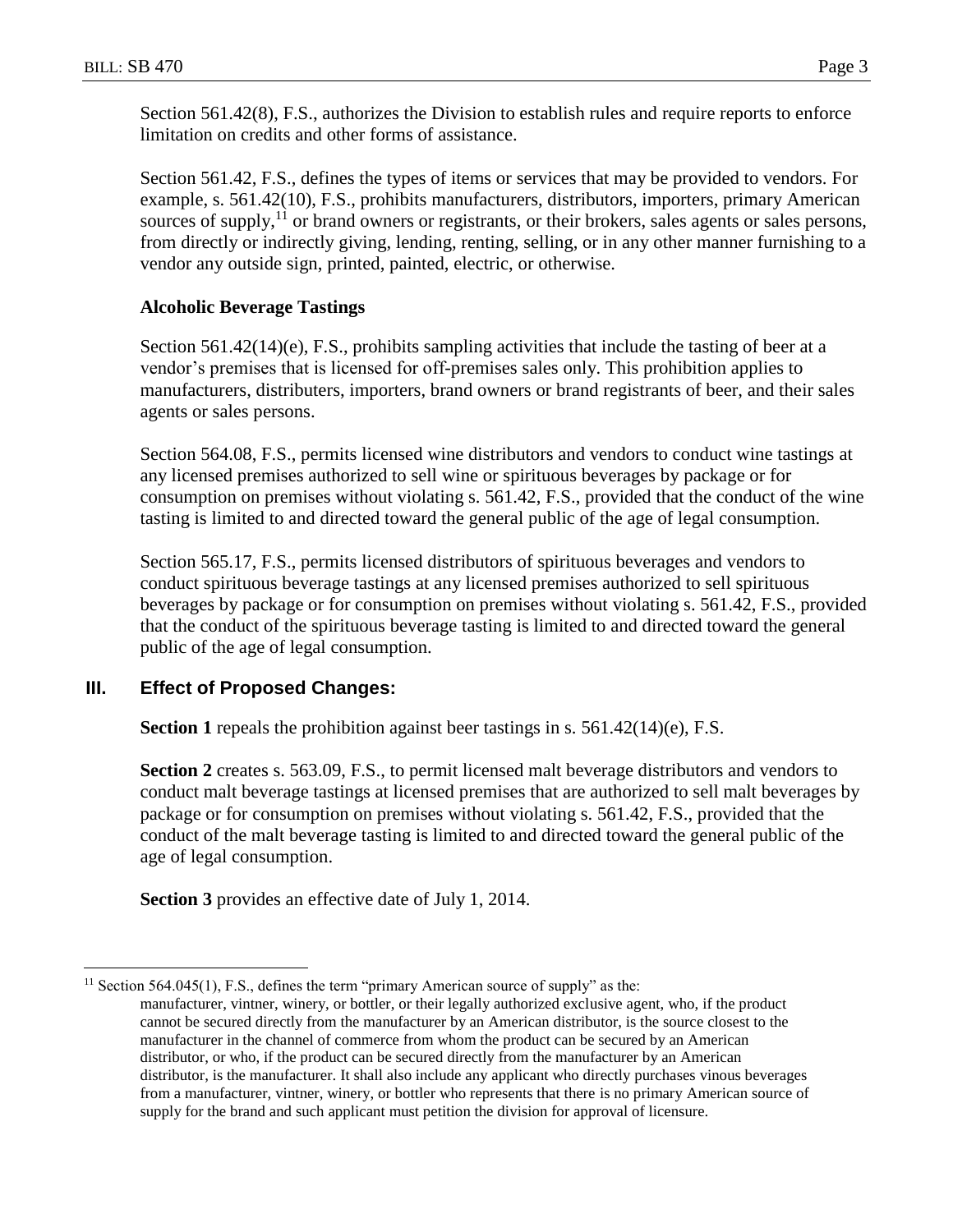## **IV. Constitutional Issues:**

A. Municipality/County Mandates Restrictions:

None.

B. Public Records/Open Meetings Issues:

None.

C. Trust Funds Restrictions:

None.

## **V. Fiscal Impact Statement:**

A. Tax/Fee Issues:

None.

B. Private Sector Impact:

None.

C. Government Sector Impact:

None.

## **VI. Technical Deficiencies:**

None.

# **VII. Related Issues:**

None.

## **VIII. Statutes Affected:**

This bill substantially amends section 561.42 of the Florida Statutes.

This bill creates section 563.09 of the Florida Statutes.

# **IX. Additional Information:**

A. Committee Substitute – Statement of Changes: (Summarizing differences between the Committee Substitute and the prior version of the bill.)

None.